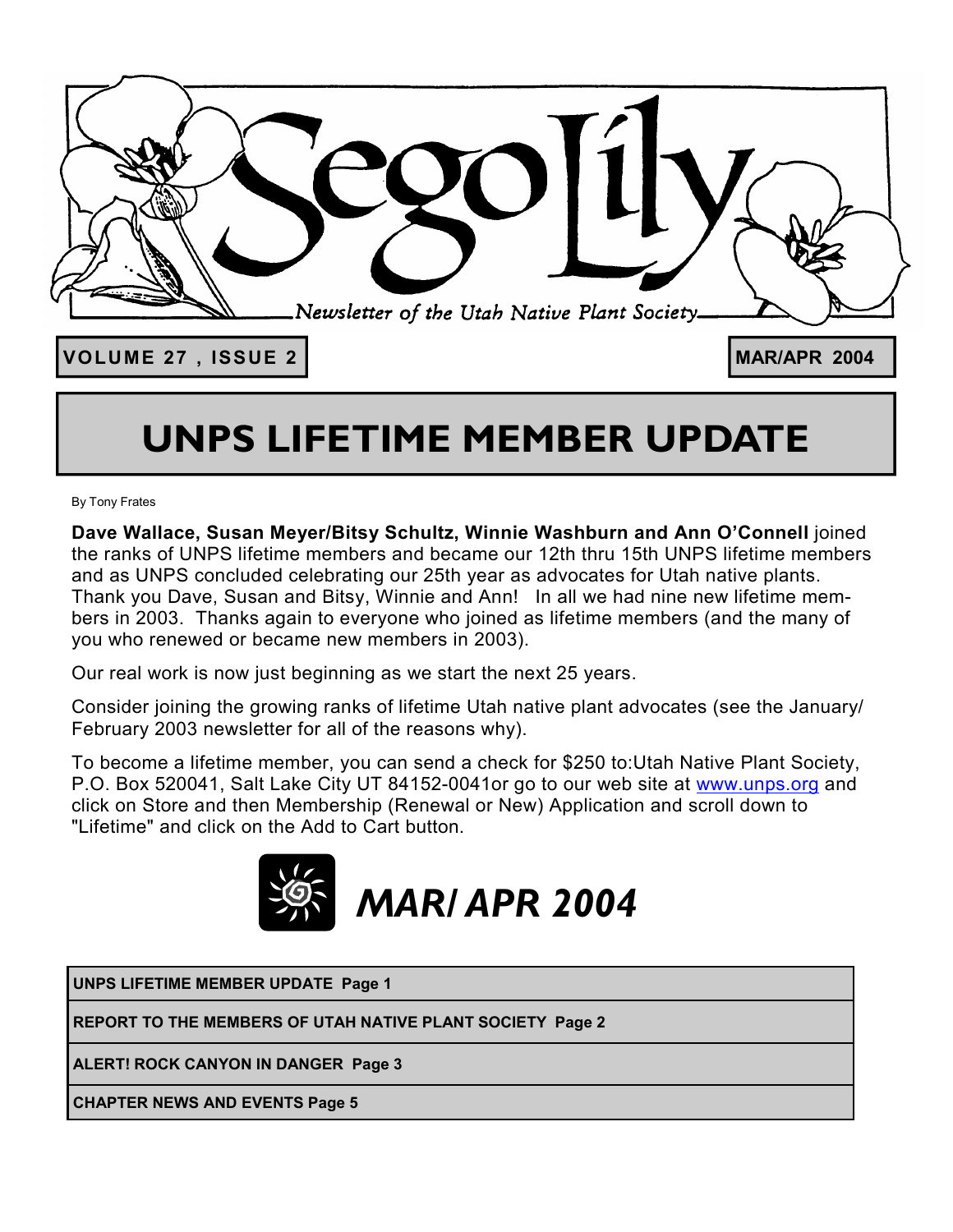# **Report to the Members of Utah Native Plant Society**

By Susan Garvin, President

The Board of Directors of UNPS met on February 7 to organize for this year. We meet approximately 6 times a year to conduct the business of the organization. New officers were elected; the results can be viewed on the last page of the Sego Lily.

UNPS was formed 25 years ago. Details of our organization can be seen on our website http://www.unps.org/ on the Home page and the About page. In the early days the Society was strongly conservation-oriented, and that is still the case today. The organization used to be based closely around Salt Lake City, and that has changed in recent years.

In the last few years UNPS has added 7 new chapters around the state, with the newest chapter just organized by Winnie Washburn in Escalante with 32 members. The other new chapters are based in Utah Valley, Cache County, Price, Moab, Vernal, and Washington County. The energy for development of these new chapters came largely from the growing appreciation and need for native plant horticulture. We have sponsored Heritage Gardens (see Programs page on the website) and introduced propagation workshops statewide under the leadership of Susan Meyer, our horticulture chair.

We have continued our strong conservation heritage by publishing the web version of the Utah Rare Plant Guide (see http://www.utahrareplants.org/rpg.html) organized and overseen by our extraordinary webmaster Tony Frates. We have reinitiated and sponsored Utah Rare Plant Meetings jointly with Red Butte Gardens for several years. And we have continued to join with other conservation organizations to protect endangered plant species around the state, with particular emphasis on the impacts of the proposed highway from Hurricane to south of St. George on several sensitive plant species (see details on our Committees page, under Conservation, News).

We have an active Education committee (but need a new chairperson), working on collecting materials suitable for teachers and other educators to use. We have an active Invasive Species committee, engaged in weed warrior activities and formation of Cooperative Weed Management Areas to join in the battle against alien weed species, which are a major threat to many, if not all, of our native plant committees. And we continue to publish the Sego Lily, edited by our new volunteer coordinator Paula Longhurst, every two months to try to keep you in the loop on our activities.

These activities are overseen at the state level of UNPS. In addition many of our chapters are actively pursuing some of the same goals at the local level.

It's clear we are a dynamic and growing organization. But we are definitely having growing pains! The formation of far-flung chapters has changed the organization in a very healthy way, and we are trying to change our management of it to foster this new growth. We welcome your input and most of all your participation in UNPS. All chapter presidents have a vote on the Board of Directors. We recognize that distance complicates the transaction of business and are busily trying to adapt our policies to the age of technology, so input from outlying chapters can be effectively considered in the actions of the Board.

And we find that we need your help in this effort. At present we need a **secretary** to effectively conduct business. Our **treasurer** Ben Franklin has faithfully served in this office for many years and deserves to pass this duty on to someone new.

Our **membership chair** for the last several years, Abby Moore, will be moving this summer and we need someone willing to take over her job. We need an **education chairperson** to coordinate the collection and distribution of materials as we design or adapt educational resources related to our mission. We need a **communications chairperson(s)** to coordinate publicity of Society-sponsored events, increase the visibility of native plant issues, and oversee the publication of the Sego Lily. We need **Guardian Angels** for many of our Heritage Gardens, to oversee the maintenance of each garden. And we need help with **fund raising** to promote our goals. We would like to hold a State Field Trip in the vicinity of one of our outlying chapters if we could find someone to organize that activity. There are occasional times when we would welcome the donation of advice from a lawyer amongst our members. And articles pertinent to our goals for publication in the Sego Lily are always welcome from members.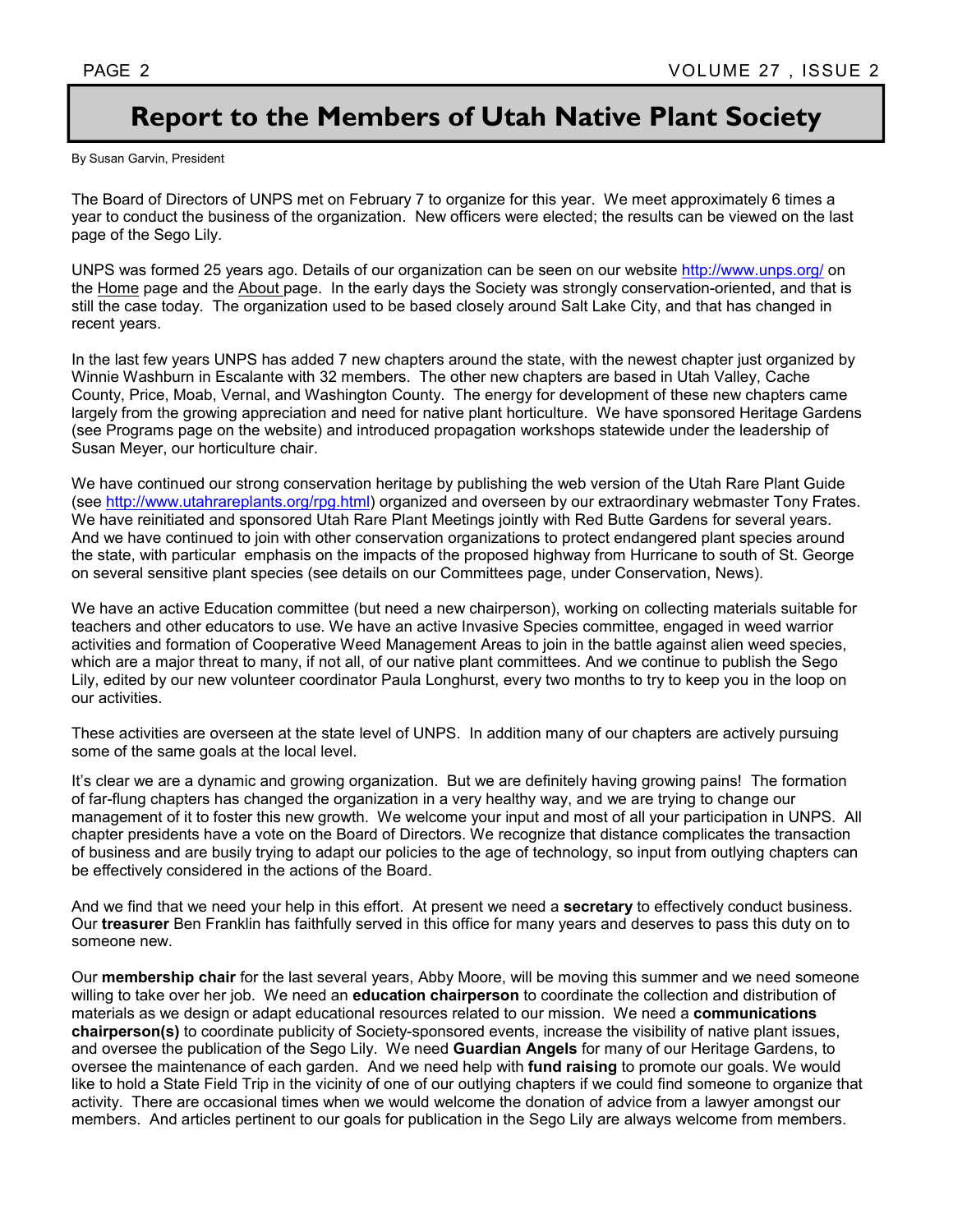There are many other projects we could and would undertake if some of our members would like to spearhead them.

If you would like to become more actively involved in UNPS, either at the chapter or local level, with any of the needs I have discussed, or others I haven't thought of, please contact us at unps@unps.org or Utah Native Plant Society, P. O. Box 520041, Salt Lake City, UT 84152-0041; we will put you in touch with the correct contact person. I am the president of the Society for this year, entrusted with carrying out operations between board meetings, with a lot of help from fellow board members; please feel free to contact me at utahweedwarrior@hotmail.com or at my work phone 801-356-5108.

# **Alert! Rock Canyon in Danger (January 2004)**

By Susan Garvin, Utah Valley Chapter

Rock Canyon, home of Rock Canyon Trailhead Park and one of our UNPS Heritage Gardens, as well as the UNPSsponsored Rock Canyon Restoration, is being threatened by a quarry for landscaping rock on private land near the canyon mouth. Quarrying activity has already begun, with dumptrucks and heavy machinery backing to within two feet of hikers on the canyon trail.

UNPS volunteers, along with cooperators from BYU, Provo City, and the U.S. Forest Service, have spent thousands of hours and dollars helping to restore Rock Canyon, a unique and cherished scenic and recreation area located on the east side of Provo near the Provo Temple. The Utah Valley Chapter of UNPS has agreed to assist in the effort to block the quarry. For information about UNPS activities in Rock Canyon see

http://www.unps.org/PAGES/Rock%20Canyon%20HG.html

Rock quarrying activities will cross Forest Service and Provo City Parks land. By law the Forest Service cannot deny access to private land but can set reasonable conditions for access if National Forest System Land is impacted. Several sensitive species are known to occur within Rock Canyon and may be impacted by the proposed mining activity including a small shrub called Wasatch Jamesia (*Jamesia americana var macrocalyx*), and two listed bat species (Townsend's big-eared bat, *Plecotus townsendii* and Spotted bat, *Euderma maculatum)*. See more information about these bats at this very nice website,

http://www.batcon.org/discover/species/usspecies.html Peregrine falcons have also been reported in Rock Canyon but may have been driven off by eagles in recent years.

The owner must obtain mining permits from several jurisdictions, including the State of Utah, to proceed with mining activity. The City of Provo and Utah County have no mining laws in effect and may not simply stop excavation but may impose zoning restrictions on the

quarry operations. Uinta National Forest land surrounds the quarry site, and much of it lies within the city limits of Provo.The only access road is an asphalt roadway leading down the canyon right through the Trailhead Park, and part of the heavily used trail. The Bonneville Shoreline Trail also crosses Rock Canyon a short distance below the proposed quarry.

The Rock Canyon Alliance, which organized to protect Rock Canyon about 15 years ago from other development threats and spearheaded the formation of the Trailhead Park, have been reorganized under the leadership of several Provo residents to help find a solution. Informational flyers are circulating around Provo, and the Alliance is organizing neighborhood meetings to inform residents and raise money. Their efforts are aimed at ensuring regulatory compliance by the excavators and working with government agencies to encourage treatment of Rock Canyon consistent with similar lands in other parts of the country. Their ultimate goal is to turn the private property to public ownership for the preservation of native species, aesthetic values, and recreational use. Negotiations by the City of Provo and the U.S. Forest Service to purchase the piece of private land, owned by Richard Gray, broke down a few years ago. By law the Forest Service cannot buy or trade a piece of land for more than its assessed value.

The Alliance needs to raise about \$15,000 to cover the expenses of this effort. For more details, instructions on tax-deductible donations for this cause, and press coverage of the effort to save Rock Canyon from destruction see their webpage at http://rockcanyonalliance.org/

The Alliance also needs volunteer help circulating information, organizing meetings, and publicizing their efforts. Please contact DeAnn Wright at <rockcanyonalliance@hotmail.com> or 801-373-2244 if you can help.

Utah Native Plant Society Board Meeting Saturday March, 20, 2004 Starting at 11.00am Location: 2931 Tolcate Lane, Holloday, UT, 84121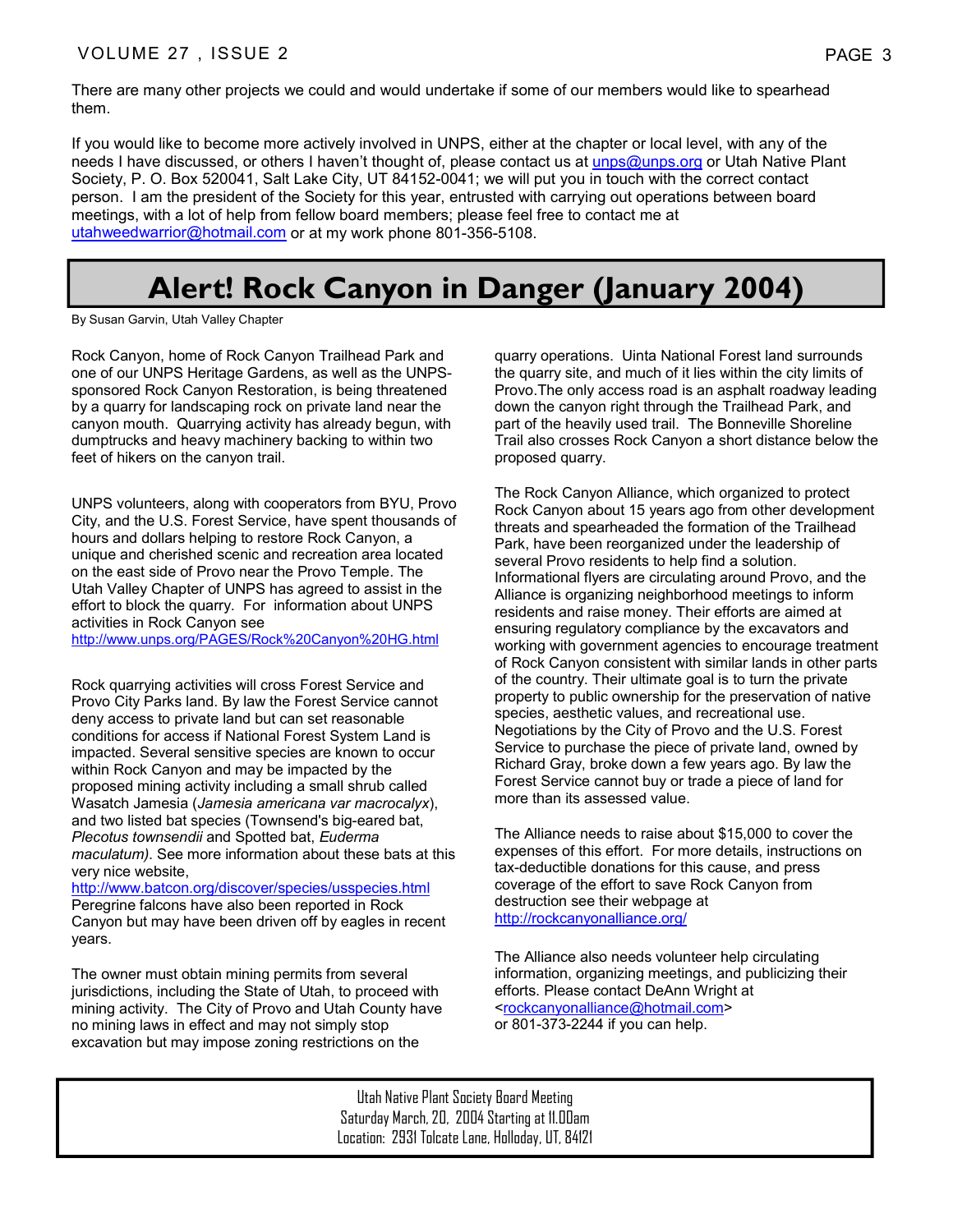

### **Utah Valley Chapter Invites You On a Train Ride!**

The Utah Valley chapter is sponsoring a custom ride on the Heber Creeper. Any UNPS member and family or friends is invited to participate. The train travels from Vivian Park in Provo Canyon to Heber City and back again. We have made arrangements for the train to let us off for a botany side trip in a pre-selected site on the route. Then the train will pick us up on a return trip. See the railroad internet site at http://www.hebervalleyrr.org/ for more details.

The trip will be held on a Saturday in early to mid June, hopefully at the peak of wildflower bloom for that elevation. Our chapter has agreed to help the Heber Valley Railroad develop a plant list for the route; our group will receive a discount from advertised prices based on the size of the group we bring.

 If you are interested in joining us, please contact Celeste Kennard in Provo at 801-377-5918 or celeste@byu.edu **by March 22** so we can finalize the arrangements. Please let her know approximate number of interested parties in your group and give her contact information. Details of date, price and schedule will be posted by the end of March on our website, http://www.unps.org under Chapters, Utah Valley.

#### **New Propagation Workshop Added**.

Weds.March 24, 2-4 pm ,Suite 211 Historic Courthouse, 51 S. University Ave.

Provo

Contact Julia Tuck, 377-8084 to register.

Below is a list of the other propagation workshops available, remember to mention you are a UNPS member and ask for the \$5.00 discount.

#### **Salt Lake County**

March 6, Saturday. 1PM - 4PM. 3540 S Market St (2820 W), West Valley City.

March 10, Wednesday. 6PM - 9PM. Sandy City's Lone Peak Pavilion, 700 E 10140 S, Sandy.

#### **Cache County**:

March 6, Saturday. 9AM - 11AM. USU Teaching Greenhouse, Logan.

March 10, Wednesday. 6PM - 8PM. USU Teaching Greenhouse, Logan.

#### **Thanksgiving Garden Visitor Center**:

March 13, Saturday. 9AM - 11AM. Garden Center classroom.

#### **Davis County**:

March 13, Saturday. 9AM - 11AM. Utah Botanical Center.

**To Register Salt Lake: 801-468-3179;**  Davis: 801-451-3204; Thanksgiving Point: 801-768-7443; Cache Co.: 435-752-6263.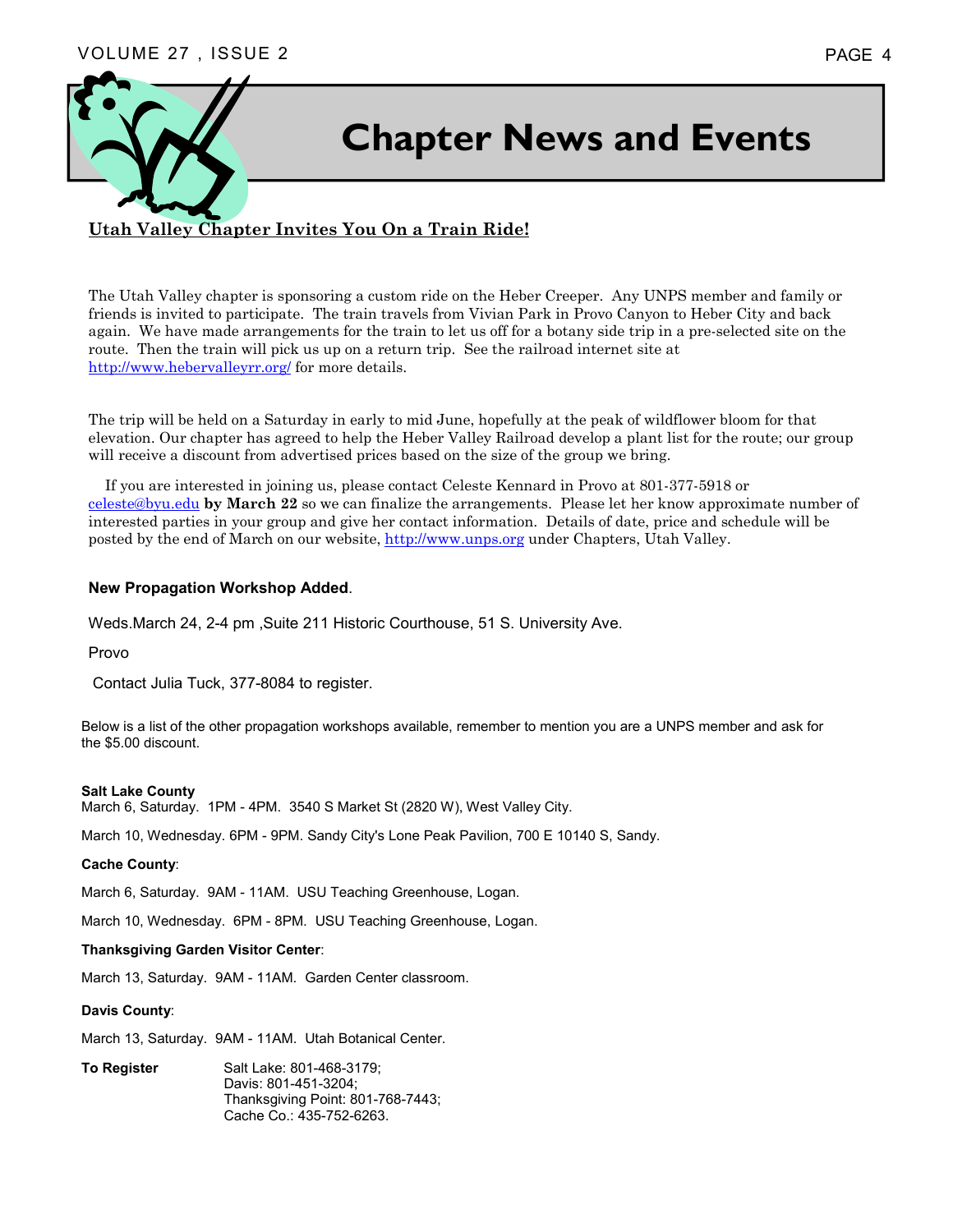### **Congratulations to Long Time UNPS Member Abby Moore!**

By Susan Meyer

Congratulations to Abby Moore on the publication of her undergraduate research work with Lynn Bohs at the University of Utah as a peer-reviewed journal article in the November 2003 issue of the American Journal of Botany. Abby's paper, entitled 'An ITS Phylogeny of *Balsamorhiza* and *Wyethia* (Asteraceae: Heliantheae)', represents the culmination of many years of interest in this fascinating group of native plants. We knew she was committed to this cause even when she was in high school—her handle at hotmail.com for years was---Balsamorhiza. And, as frosting on the cake, the cover of the American Journal of Botany November 2003 issue was graced by a full-page color photo of a hillside up Red Butte Canyon featuring her favorite plants in full bloom. Hey, we always knew this kid was going to amount to something in the Botany World! Way to go, Abby! I understand that Abby is going to give us a full report of this work in an upcoming issue of the Sego Lily.

#### **Southern Utah Chapter Stalwart Rebecca Fawson Receives USEE Award**

By Susan Meyer

Third grade teacher Rebecca Fawson was recently honored by USEE (Utah Society for Environmental Education) with their Volunteer of the Year award for her work on the Dixie National Forest. In addition to supervising innumerable Eagle Scout trail-building activities over the years, Rebecca is primarily responsible for the development of two very special projects on the forest. The first project is the Equestrian Interpretive Trail near the town of Pine Valley, installed a couple of years ago and reported on earlier by Rebecca in a Sego Lily article.

The second project is the Children's Forest at the historic charcoal kiln on the Oak Grove Road above Leeds. Rebecca has jogged or walked the Oak Grove Road just about every morning of her adult life, and knows the area intimately. The Children's Forest at the Kiln is part of a Forest Service-wide system of Children's Forests, and is also designated as a Utah Heritage Garden in the UNPS demonstration garden program. It integrates charming signage produced by Rebecca's third grade students at Three Falls Elementary in nearby Hurricane with a short loop trail and a longer trail to the historic kiln. Rebecca has augmented the plants that grow along the kiln trail with container produced plants grown from



locally collected seeds, and has lovingly hand-watered them through the drought. The Forest Service is so impressed with this project that they plan to have their national environmental education meeting in St. George this spring, so that they can feature a visit to the Children's Forest at the Kiln.

Signage for both projects was designed by Utah Valley Chapter member Bitsy Schultz and printed on the outdoordurable vinyl sign maker that the chapter purchased a few years ago. We plan to post electronic versions of the signage for both these projects to the UNPS website soon, so that more people can enjoy them and find inspiration for their own educational signage projects.

Rebecca is also the primary motive force behind a very fine Utah Heritage Garden at her school. She is a true Utah native plant aficionado and has single-handedly done a great deal to raise local consciousness on native plant issues. She deserves our heartfelt thanks for her continuing efforts. Congratulations, Rebecca!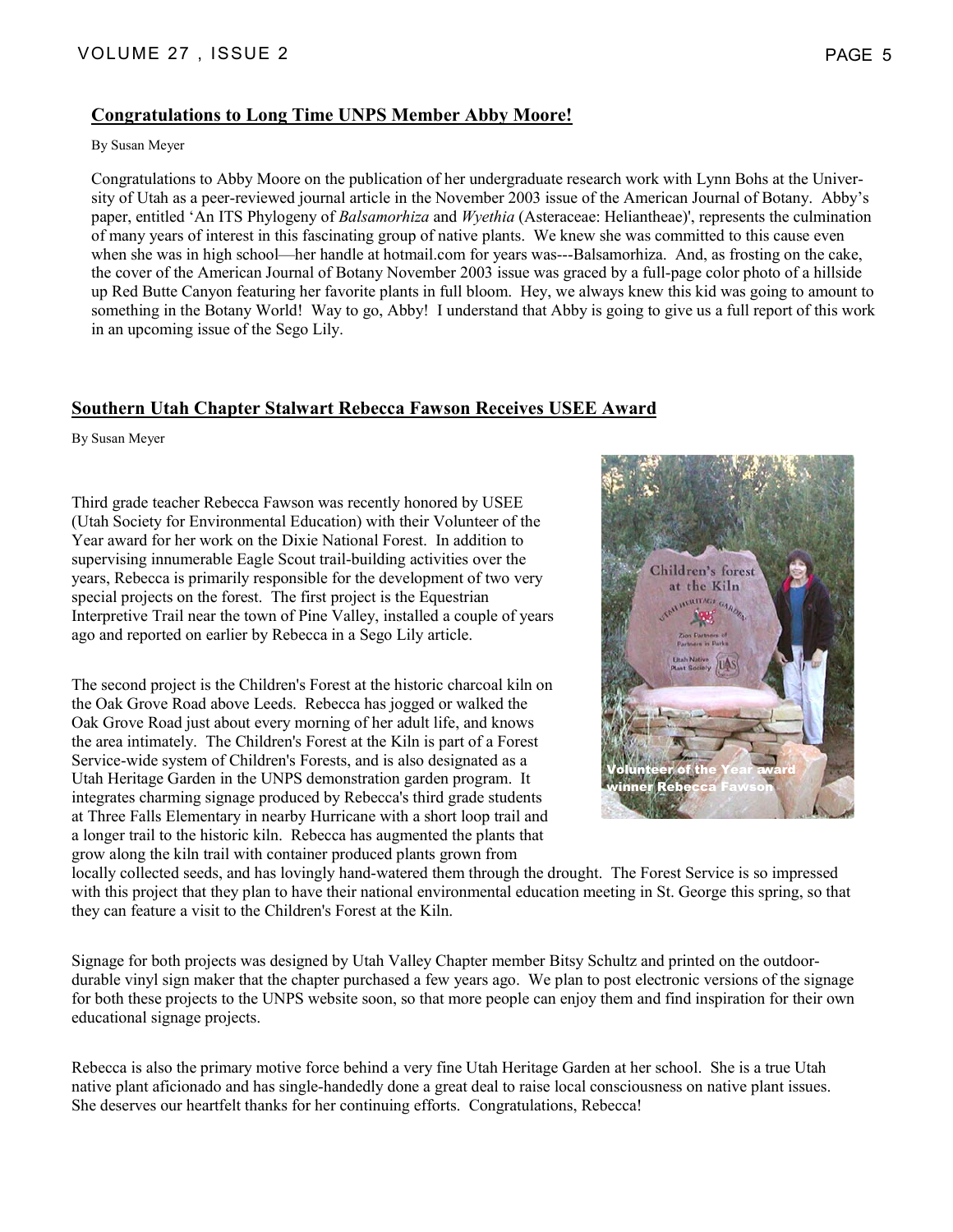#### **UNPS co-sponsors March 4th waterwise lecture**

UNPS is a co-sponsor of a March 4 lecture entitled "Lots of Color with Less Water, Gardening with Waterwise Perennials. The speaker will be David Salman owner of High Country Gardens. The lecture will take place from 7-9 pm at Red Butte Gardens and the cost for UNPS members is \$5- paid at the door.

For more information go to:

http://www.redbuttegarden.org/Calendar/?c=Special\_Lectures#colorlesswater

**Announcing the** 

# **Fourth Southwestern Rare and Endangered Plant Conference**

### **March 22-25, 2004**

### *Corbett Center, New Mexico State University Las Cruces, New Mexico*

#### **For more information or to register go to**

http://nmrareplants.unm.edu/conference/announce.htm

or

http://nmrareplants.unm.edu/conference/registration.htm

**New Utah Rare Plant Guide URL:** 

The rare plant guide has a new web address, www.utahrareplants.org.

This is simply a sister UNPS web site. We ran out of space at our main site that is donated to us by Xmission and in order to handle the space for all of the images, it seemed best to provide it with a separate home. UNPS however continues to be the host for the guide. Work in fact related to 2003 grants is being wrapped up and the guide has been frequently updated in early 2004.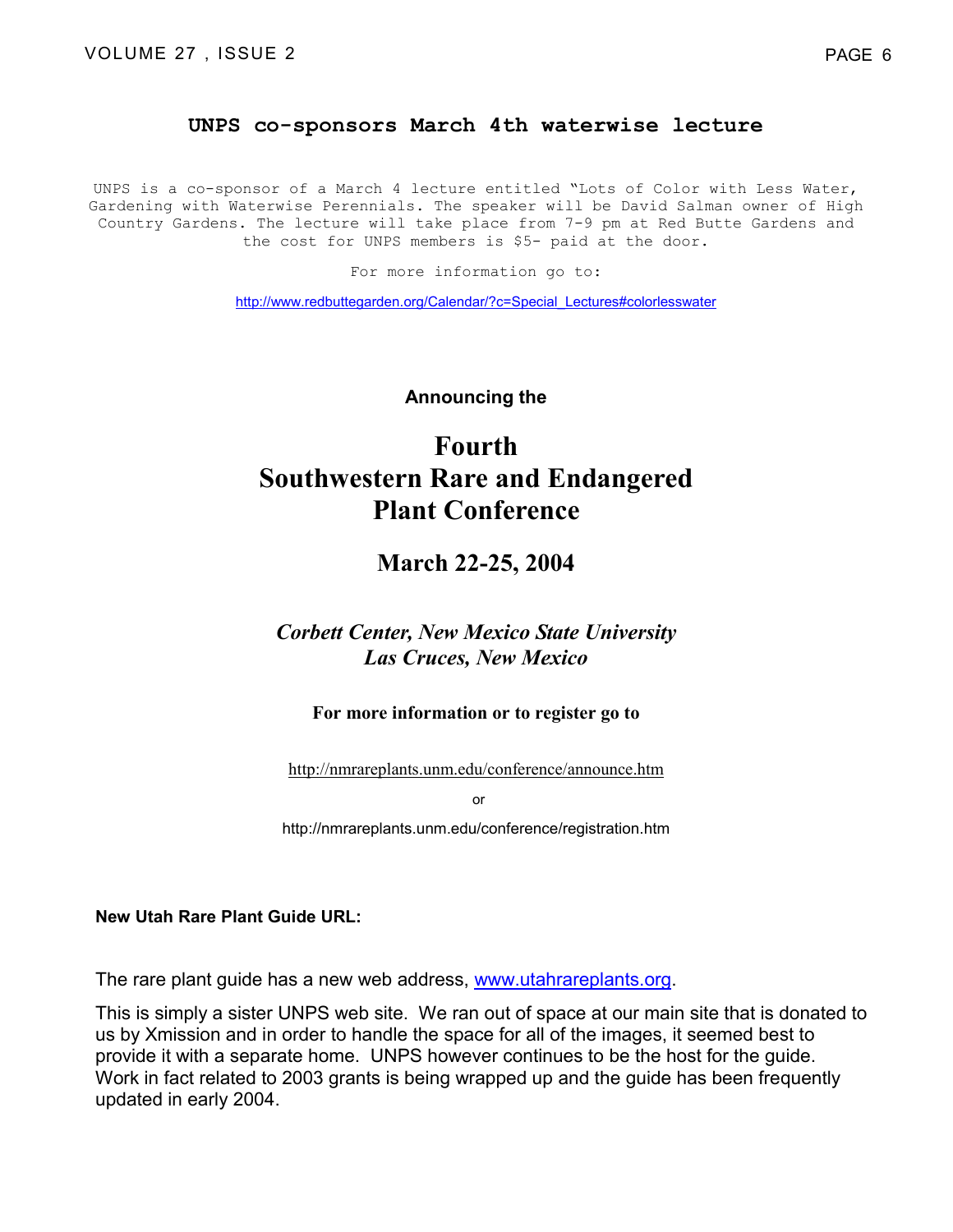#### **UNPS offers Flora ID expert identification CD's**

UNPS is pleased to offer to offer two CD's produced by Flora ID Northwest, LLC Interactive Plant Keys and Color Photos for Utah and Interactive Plant Keys and Color Photos for the Pacific Northwest (which includes Utah).

These CD's undertake the ambitious task of allowing for identification of all native and naturalized species in various states (over 3000 in Utah alone) through a series of user-specified attributes and does away with the rigidity of a dichotomous key.

The CD's should be a welcome addition in the hands of teachers, nature lovers and scientists/botanists alike.

For more information go to our Store page (www.unps.org and then click on Store) and click on the title or picture link for more details about the CD's.

#### **UNPS offers Penstemon CD**

UNPS is pleased to offer William Gray's second CD, Penstemons: a Photographic guide. Mr. Gray is also the author of Cyberflora: Plants of the Central Wasatch Front and a resident of Salt Lake City (and UNPS member!).

Penstemons only occur in North America, a number of which are found in Utah. For more information go to our Store page (www.unps.org and the click on Store) and click on the title or picture link for more details about the CD and a review.

#### **A Utah Flora update available !**

The third edition of A Utah Flora became available in January of this year. This is the much awaited update to the 1993 edition by Welsh, Atwood et al.

While not at press time available "on-line" from any source that we are aware of, the book can be ordered from the Monte L. Bean Museum of Life Science. The cost is \$85 (plus there may be a shipping charge). Call 801-422-5052 to order.

#### *Draba burkei* **published:**

A paper by Michael Windham, curator of the Garrett Herbarium, has been published in *Madrono* officially naming this rare Utah native which is endemic to the Wellsville Mountains and northern Wasatch Range of northern Utah in Box Elder, Cache, and Weber Counties.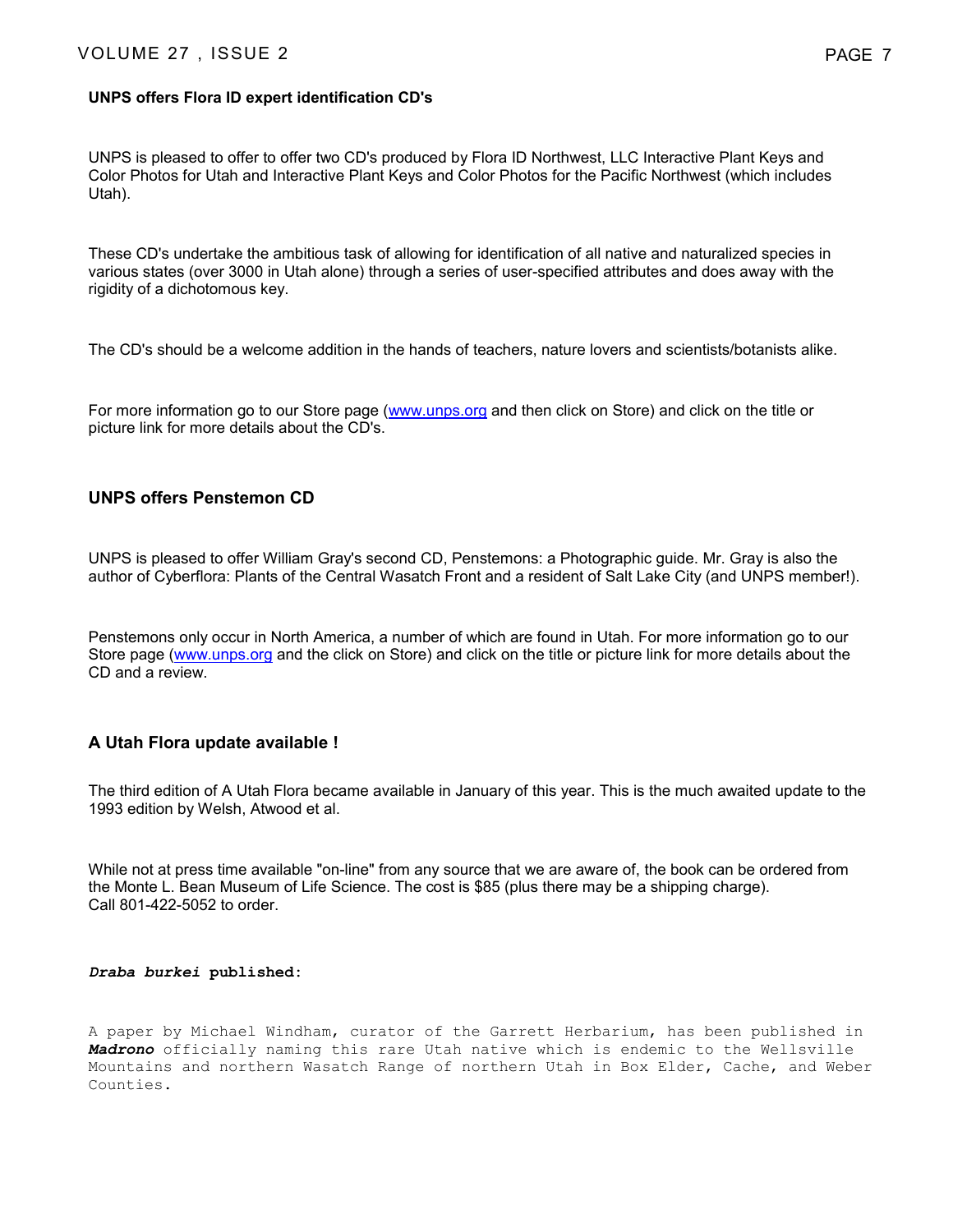# **Trips**

#### **Wildflowers of Mongolia with Red Butte Garden June 19 to July 5, 2004**

Journey with Red Butte Garden through the wildlands of Mongolia, and experience summer in a remote region of Asia that still lives to the heartbeat of natural and traditional rhythms. We<sup>1</sup>ll roam verdant river valleys, the shores of crystal-blue lakes, explore a Buddhist monastery and overnight in comfortable yurt camps.

The ten-day wildflower trip, led by Professor Ganbold Enebish of the Institute for Botany at the Mongolian Academy of Sciences, is complemented by a menu of four sixday extensions, which offers you a choice among visiting the Kazakh eagle-hunters of the western Altai Mountains; the Tsaatan, "Reindeer People," of the Lake Khovsgol region; the great dunes and canyons of the Gobi Desert; or to fly fish along the Kherlen, Mongolia's longest river.

For those who are passionate about wildflowers, bird-watching, traditional cultures, and immersion in pristine wilderness, this is an exceptional opportunity to encounter the fascinating diversity of Mongolia.

Travel options include 12 and 17 day "Wildflowers of Mongolia" packages starting at \$3,300, including international airfare from Salt Lake City.

To find out more, call Snow Lion Expeditions at 1-800-525-8735 or visit

www.snowlion.com.

### **Native Plants and Birds of Peru in the Andes and the Amazon Aug. 31st- Sept 15th with an extension to Lake Titicaca to the 19th**

.



Peru is a country of amazing geological and biological diversity. On this educational adventure to Peru we will explore the native plants of the Peruvian Andes and Amazon. Walking with scientists, professors and tribal people we will explore some of the ecological zones, agricultural crops, medicinal plants and traditional uses of Peru's native Plants.

For more info. go to: http://www.crookedtrails.com/peru\_nativeplants.htm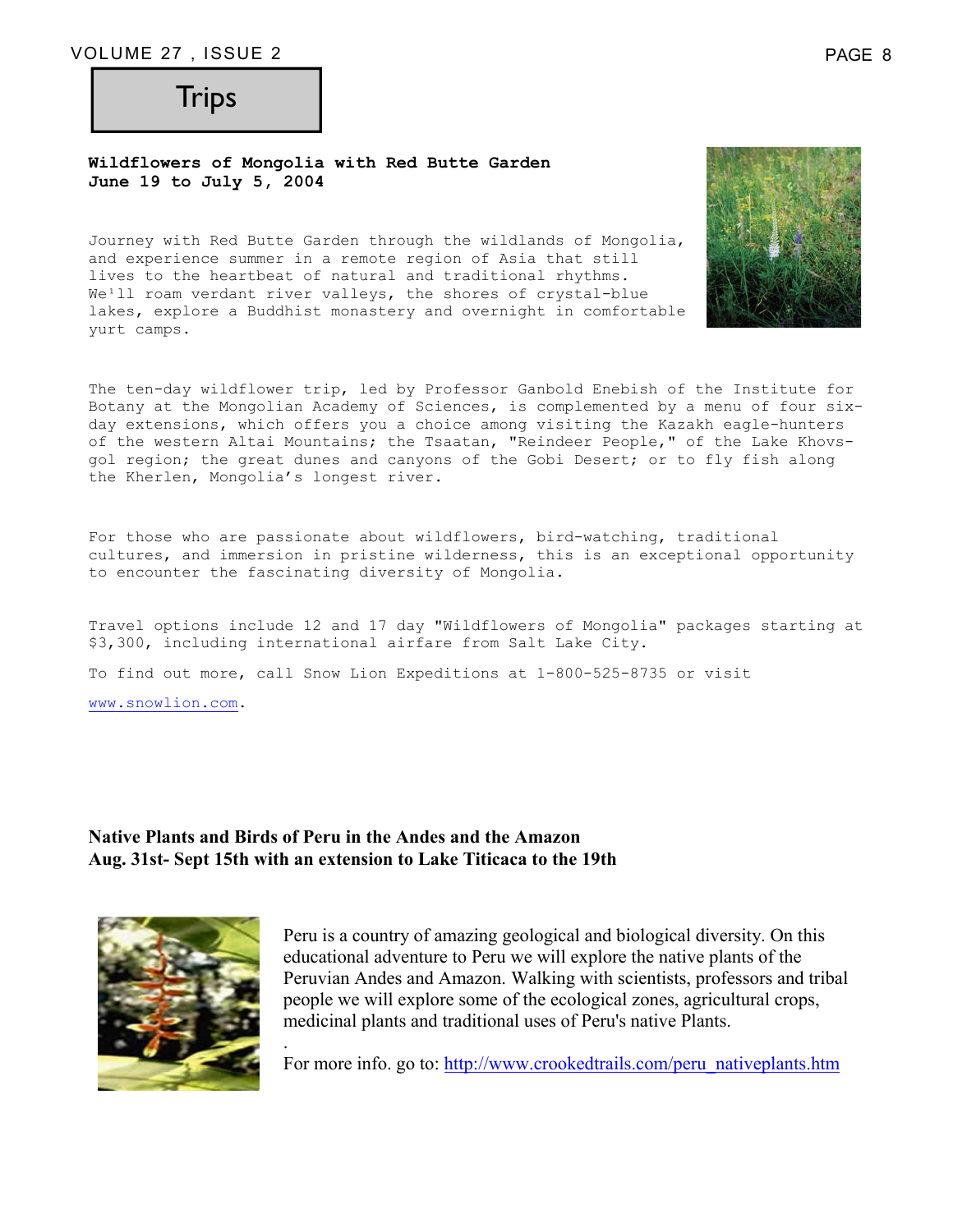# **Workshops**

Workshops sponsored by the Intermountain Herbarium and Utah Native Plant Society

#### **GRASSES 2**

A workshop on grasses will be held in the Intermountain Herbarium (below Junction Cafeteria, USU Campus) on Friday, March 5, from 9 am to 4 pm (with some time for lunch) and again on Saturday, March 13. The workshop will be led by Mary Barkworth

**Topics include** : Grasses, grass structures, common genera, some keying, including use of an interactive key

**Cost**: \$20 for UNPS members; \$25 for non-members.

There is a maximum limit of 20 people and registration has already started.

#### **SEDGES**

Sherel Goodrich, coauthor of the "Field Guide to Intermountain Sedges," has kindly agreed to offer a workshop on sedges at Utah State University on Saturday, March 27 from 9 am to 4 pm with an hour for lunch. This workshop will be held in Geology 301 - the building south of the University inn.

**Registration** \$15 for UNPS members, \$20 for non-members, handouts - \$15

#### **INTRODUCTION TO MUSHROOMS**

Michael Piep will offer his introduction to mushrooms over two meetings the first is on Friday, May 14 from 6 - 9pm in the herbarium.

During the first workshop meeting, you will learn basic fungal facts and collection tips. You will also have an opportunity to practice identifying fungi with the help of a local expert.

You can test these identification skills during the second meeting, Saturday, May 15 from 9 - 3pm (later if required) where you will go on a field excursion to a local canyon. You will collect fungi with the instructor who will show you how to find the vast array of local species. It is suggested that you bring the following items,

Water and lunch, Paper bags for collecting specimens, Field guide, Notebook, Digging implement, Pocket knife, Magnifying glass, Camera

**Costs** – \$20 for UNPS or BMS members, \$25 for non-members, this cost includes handouts.

**Registration** begins Thursday, April 1st

For information on these and upcoming trips go to http://herbarium.usu.edu/

Please note all of the workshops are booked on a first-come, first-served basis so if you are interested in any of the above, don't leave it too late to book!